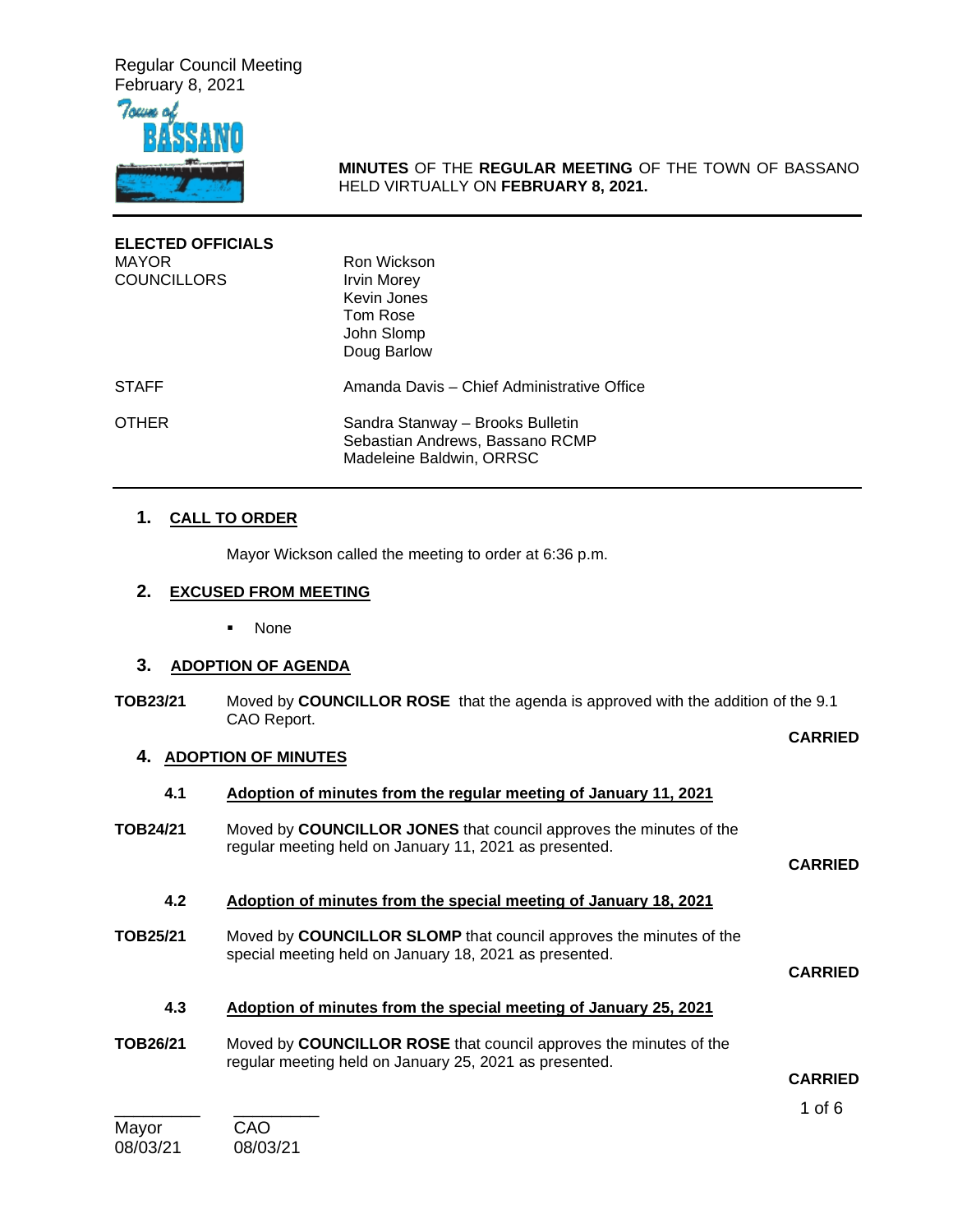### **5. DELEGATIONS**

### **5.1 Corporal Sebastian Andrews, Bassano RCMP**

S. Andrews entered the meeting at 6:50 p.m.

Andrews presented the 3rd Quarter 2020/2021 RCMP report. A Q&A session ensued.

**TOB27/21** Moved by **COUNCILOR ROSE** that the Town of Bassano engages member municipalities to send a joint letter to the provincial government requesting support for a mental health worker in the region to protect the safety of the public and the RCMP when transporting individuals suffering with mental health.

Andrews departed the meeting at 7:04 p.m.

**6. UNFINISHED BUSINESS**

### **6.1 Bassano Wastewater Treatment Upgrades and Wastewater Irrigation Project – Vegetation Removal**

Two proposals were received for vegetation removal.

**TOB28/21** Moved by **COUNCILLOR MOREY** that council approves Hillside Excavating Inc.'s proposal to complete the Bassano Wastewater Treatment Upgrades and Wastewater Irrigation Project – Vegetation Removal at \$113,450 plus GST pending federal approvals are received to undertake the entire project in 2021. Snow removal requirements will be assessed at the time of construction.

#### **CARRIED**

**CARRIED**

### **6.2 2020 Tax Recovery Options**

Discussion held regarding title transfer options for unsold 2020 tax recovery properties.

- **TOB29/21** Moved by **COUNCILLOR ROSE** that the Town of Bassano takes title of the two properties following the December 2, 2020 tax sale auction and that administration prepares to publicly list the properties for sale per the minimum bid set and listed below:
	- 225 3rd Street (Plan 3872T; Block 6; Lots 9-10) \$107,000
	- $216 3^{rd}$  Street (Plan 3872T; Block 7; Lots 1-2) \$21,000

### **CARRIED**

### **6.3 Lot Consolidation – South – Subdivision and Sale Options**

Subdivision and sale options were presented and discussed.

- **TOB30/21** Moved by **COUNCILLOR BARLOW** first that the Town of Bassano proceeds with the updated lot consolidation plan for south of the tracks to include three large parcels of municipally owned land, Block 1, Lot 1; Block 1, Lot 2; Block 1, Lot 3. And second, that:
	- Area 1 is offered to the property owner of 111-1<sup>st</sup> Street South for \$2,140 plus GST
	- **Area 2** is offered to the property owner of  $211 1$ <sup>st</sup> Street South for \$1,290 plus GST
	- **Area 3** is offered to the property owner of  $201 1$ <sup>st</sup> Street South for \$10,640 plus GST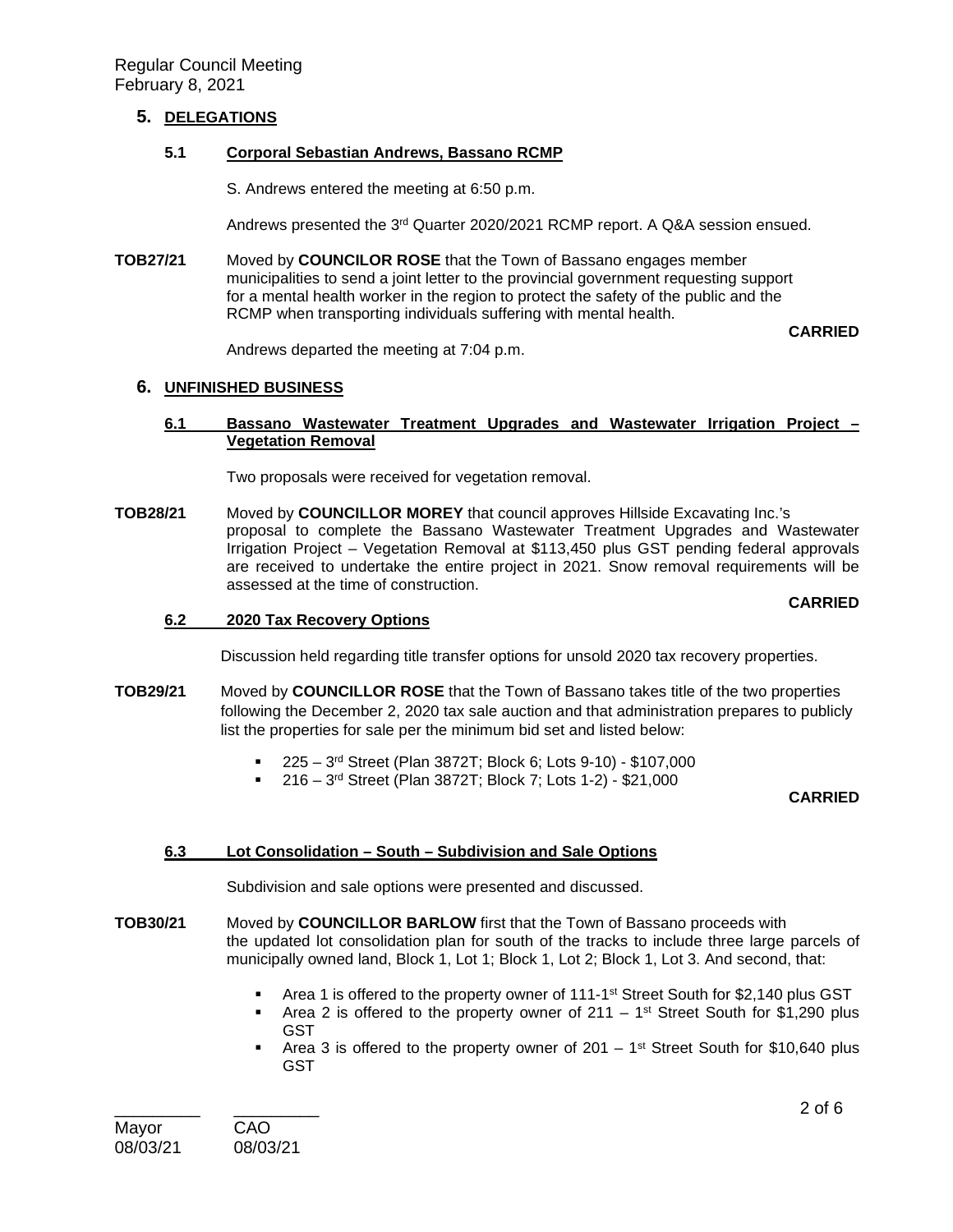- Area 4 is offered to the property owner of  $219 1$ <sup>st</sup> Street South for \$15,640 plus GST
- Area 5 will remain part of the municipal inventory.

### **CARRIED**

### **6.4 Joint Use Facility – Wall Mount Boilers – 2020 Carry Forward Project**

Two proposals were received to compete the Joint Use Facility Wall Mount Boiler project.

**TOB31/21** Moved by **COUNCILLOR SLOMP** that council approves the quote provided by Vapor Plumbing and Heating Inc. dated November 13, 2020 for \$9,893.60 plus GST to upgrade the wall mount boilers at the Joint Use Facility. The remaining project balance exceeding \$6,000 funded by the County of Newell will be funded from the Town's Recreation and Culture Reserve.

**CARRIED**

Baldwin entered the meeting at 7:28 p.m.

### **6.5 Land Use Bylaw Modernization – G2-T1**

Davis and Baldwin presented a workplan for the Land Use Bylaw Modernization project.

**TOB32/21** Moved by **COUNCILLOR MOREY** first, that council approves the Land Use Bylaw Modernization workplan dated February 4, 2021 and appoints Councillors Morey, Jones and Slomp to a subcommittee to work on behalf of council throughout the project. Second, that council refunds Quinton and Stacie Wirachowsky's application fee of \$600 for the Land Use Bylaw amendment request received on August 31, 2020 as the detached accessory dwelling unit consideration will be processed as part of the full Land Use Bylaw modernization process stated in motion TOB03/21.

**CARRIED**

Baldwin departed the meeting at 7:54 p.m.

### **7. NEW BUSINESS**

**7.1 FCSS Bylaw 913/21 – Proposed**

FCSS Bylaw 913/21 was presented and discussed.

- **TOB33/21** Moved by **MAYOR WICKSON** that council gives first reading to FCSS 913/21 as amended. **CARRIED**
	- **7.2 Finance Policy TOB 300 – Updated** An updated finance policy was presented.
- **TOB34/21** Moved by **COUNCILLOR ROSE** that council approves the updated Finance Policy TOB 300 as presented.

**CARRIED**

- **7.3 Right of First Refusal – Newell Foundation**  The Newell Foundation sought an extension to the Right of First Refusal Agreement on five properties along 5A Avenue.
- **TOB35/21** Moved by **MAYOR WICKSON** that the Town of Bassano enters a Right of First Refusal with the Newell Foundation on Lot 3, Block 52, Plan 151 0415; Lot 4, Block 52, Plan 151 0415;

Mayor CAO 08/03/21 08/03/21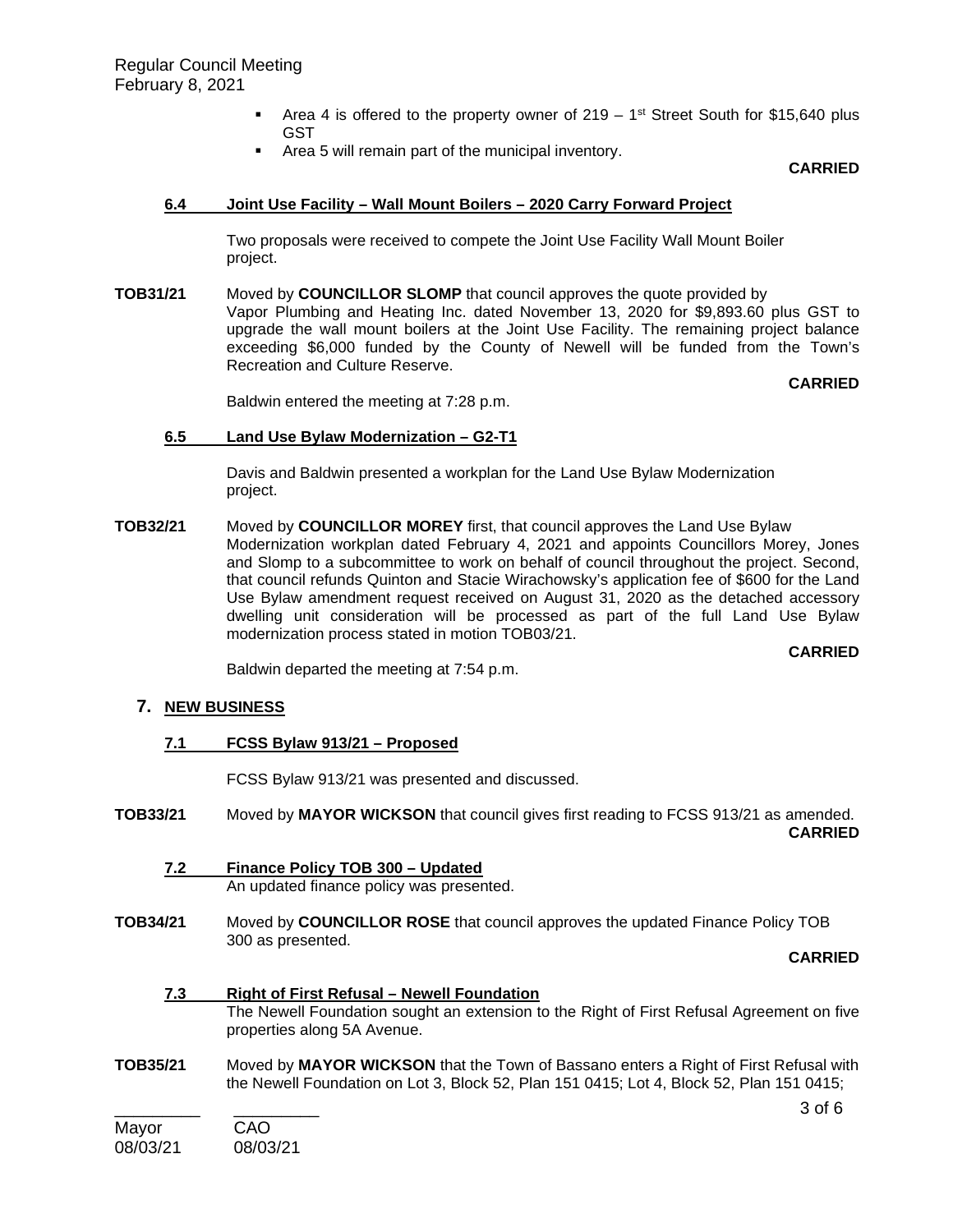Lot 5, Block 52, Plan 151 0415; Lot 15, Block 27, Plan 151 0415; Lot 16, Block 27, Plan 151 0415 effective February 8, 2021 to December 31, 2022.

### **CARRIED**

| 7.4             | Fire Quality Management Plan - Proposed                                                                                                                                          |                |
|-----------------|----------------------------------------------------------------------------------------------------------------------------------------------------------------------------------|----------------|
|                 | Various updates were required to bring the Fire Quality Management Plan into compliance.                                                                                         |                |
| <b>TOB36/21</b> | Moved by COUNCILLOR JONES that council authorizes signatures on the Fire Quality<br>Management Plan and approves it as presented.                                                |                |
|                 |                                                                                                                                                                                  | <b>CARRIED</b> |
| 7.5             | Assessment Review Boards Bylaw 914/21 - Proposed<br>Assessment Review Boards Bylaw 914/21 and a Regional Assessment Review Board Clerk<br>Agreement was presented and discussed. |                |
| <b>TOB37/21</b> | Moved by COUNCILLOR MOREY that council gives first reading to Assessment Review<br>Boards Bylaw 914/21.                                                                          |                |
|                 |                                                                                                                                                                                  | <b>CARRIED</b> |
| <b>TOB38/21</b> | Moved by COUNCILLOR BARLOW that council gives second reading to Assessment<br>Review Boards Bylaw 914/21.                                                                        |                |
|                 |                                                                                                                                                                                  | <b>CARRIED</b> |
| <b>TOB39/21</b> | Moved by MAYOR WICKSON that council has third reading to Assessment Review Boards<br>Bylaw 914/21.                                                                               |                |
|                 | <b>CARRIED UNANIMOUSLY</b>                                                                                                                                                       |                |
| <b>TOB40/21</b> | Moved by COUNCILLOR SLOMP that council gives third and final reading to Assessment                                                                                               |                |
|                 | Review Boards Bylaw 914/21.                                                                                                                                                      | <b>CARRIED</b> |
| <b>TOB41/21</b> | Moved by COUNCILLOR ROSE that council authorizes signatures on the Regional                                                                                                      |                |
|                 | Assessment Review Board Clerk Agreement as presented.                                                                                                                            | <b>CARRIED</b> |
|                 | 8. BOARD AND COMMITTEE REPORTS                                                                                                                                                   |                |
| $8.1 - 8.6$     | Written board and committee reports were presented and discussed.                                                                                                                |                |
|                 | Councillor Rose provided a verbal report on Newell 911.                                                                                                                          |                |
| <b>TOB42/21</b> | Moved by MAYOR WICKSON to accept the Board and Committee reports as presented<br>and discussed as attached to and forming parts of these minutes.                                |                |

# **9. CAO REPORTS**

# **9.1 Operations Report**

A written CAO report was provided for the period ending February 8, 2021.

## MOST Funding

Councillors Barlow and Rose obstained from voting due to a conflict of interest in the following motion (TOB43/21).

**CARRIED**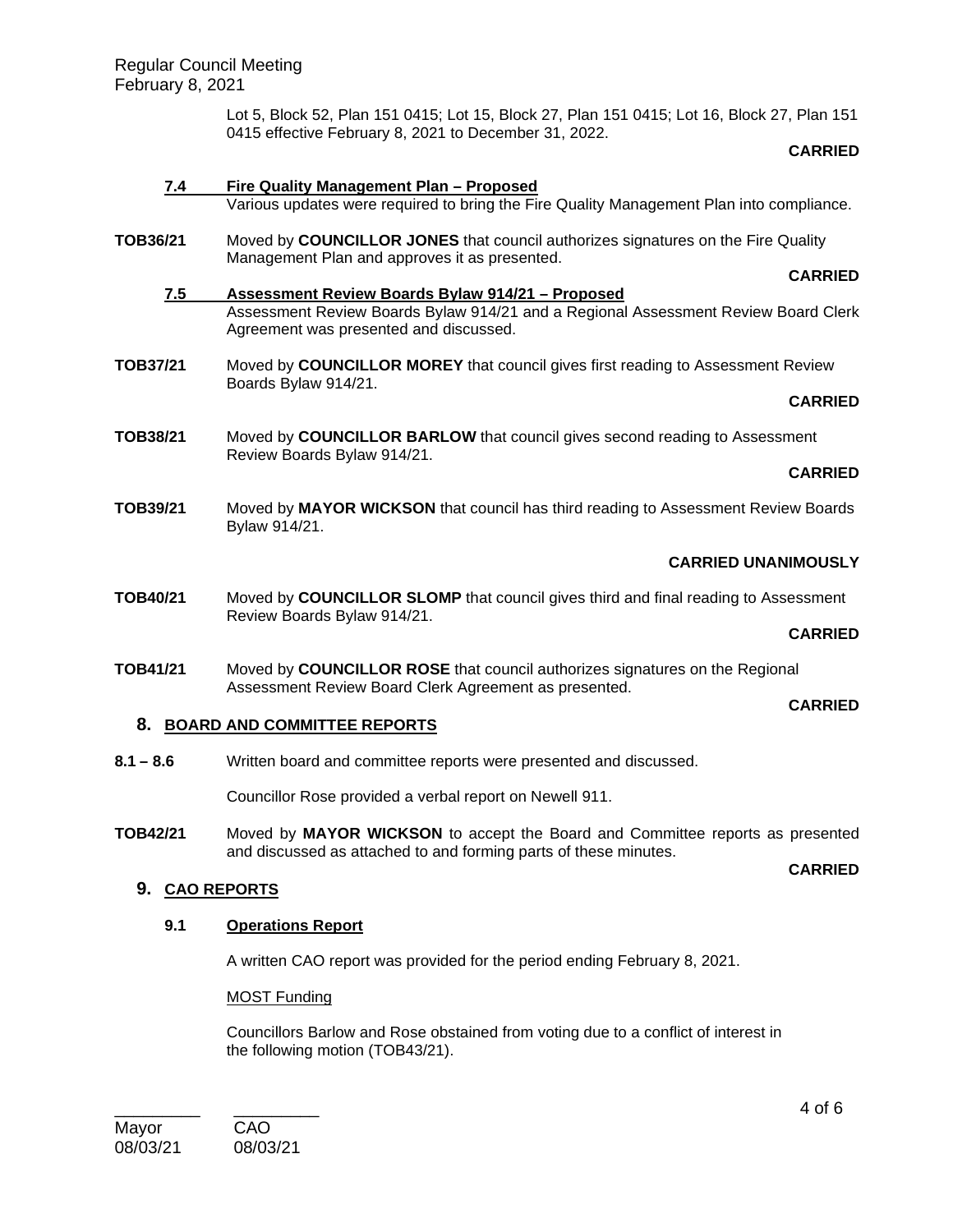# Regular Council Meeting February 8, 2021

### **TOB43/21** Moved by **COUNCILLOR JONES** that council approves the amended MOST Funding allocation as follows:

| <b>Funcational Category</b> | <b>Description</b>                                         | <b>Original Total</b> |         | <b>Revised Total</b> |         |
|-----------------------------|------------------------------------------------------------|-----------------------|---------|----------------------|---------|
| (12) Administration         | HR - Emergency Management Administrative Support           |                       | 28,147  | s                    | 30,877  |
| (12) Administration         | HR - Remote Operating Systems x 5                          | s                     | 8.675   | S                    | 8,675   |
| (24) Disaster Services      | Cleaning supplies and emergency set up                     |                       | 3.056   | s                    | 3,056   |
| (26) Bylaw and Enforcement  | Relief - 2020 Local Business License Refund (x 132 s/b 93) |                       | 9.240   |                      | 6.510   |
| (72) Recreation & Culture   | Relief - Bassano Arena Management Board                    | ¢                     | 25,000  | Ŝ                    | 25,000  |
| (72) Recreation & Culture   | Relief - Bassano Curling Club                              | ¢                     | 25,000  | Ŝ                    | 25,000  |
| (72) Recreation & Culture   | Relief - Bassano Bowling Club                              | S                     | 5,000   | Ŝ                    | 5.000   |
| (72) Recreation & Culture   | Relief - Bassano Golf Club                                 |                       | 10,000  | Ŝ                    | 10,000  |
| (72) Recreation & Culture   | Relief - Bassano Memorial Library                          |                       | 10.000  | S                    | 10,000  |
| (72) Recreation & Culture   | Relief - Bassano Drop-in Centre                            |                       | 3,000   | s                    | 3,000   |
| <b>Subtotal</b>             |                                                            |                       | 127.118 | Ŝ                    | 127.118 |
| <b>Difference</b>           |                                                            |                       |         |                      |         |

### **CARRIED**

# **9.2 Financial Statements**

Financial statement for the period ending December 31, 2020 was presented.

### **9.3 Cheque Listings**

None

### **9.4 FCSS Director Report**

A FCSS Director Report for the period ending January 31, 2021 was presented.

### **9.5 CPO Report**

A CPO report for the month ending January 31, 2021 was presented.

### **9.7 RCMP Report**

- None
- **TOB44/21** Moved by **COUNCILLOR MOREY** that the CAO report for the period ending February 8, 2021 is approved as presented and discussed as attached to and forming parts of these minutes.

### **CARRIED**

### **10. CORRESPONDENCE**

- **10.1** Council provided a letter to support Xplornet's proposal to the Universal Broadband Fund for a fibre to home development within Bassano.
- **10.2** Oldman River Regional Service Commission minutes of September 3, 2020 were reviewed.
- **10.3** A letter was received from Mackenzie County to the Premier of Alberta regarding concerns related to covid closures.
- **10.4** Joint Municipal Meeting minutes of December 16, 2020 were reviewed.
- **10.5** Statistics Canada sought a resolution of council to support the next census scheduled for May 2021.
- **TOB45/21** Moved by **COUNCILLOR JONES** be it resolved that the council of Bassano

| Mayor    | CAO      |
|----------|----------|
| 08/03/21 | 08/03/21 |